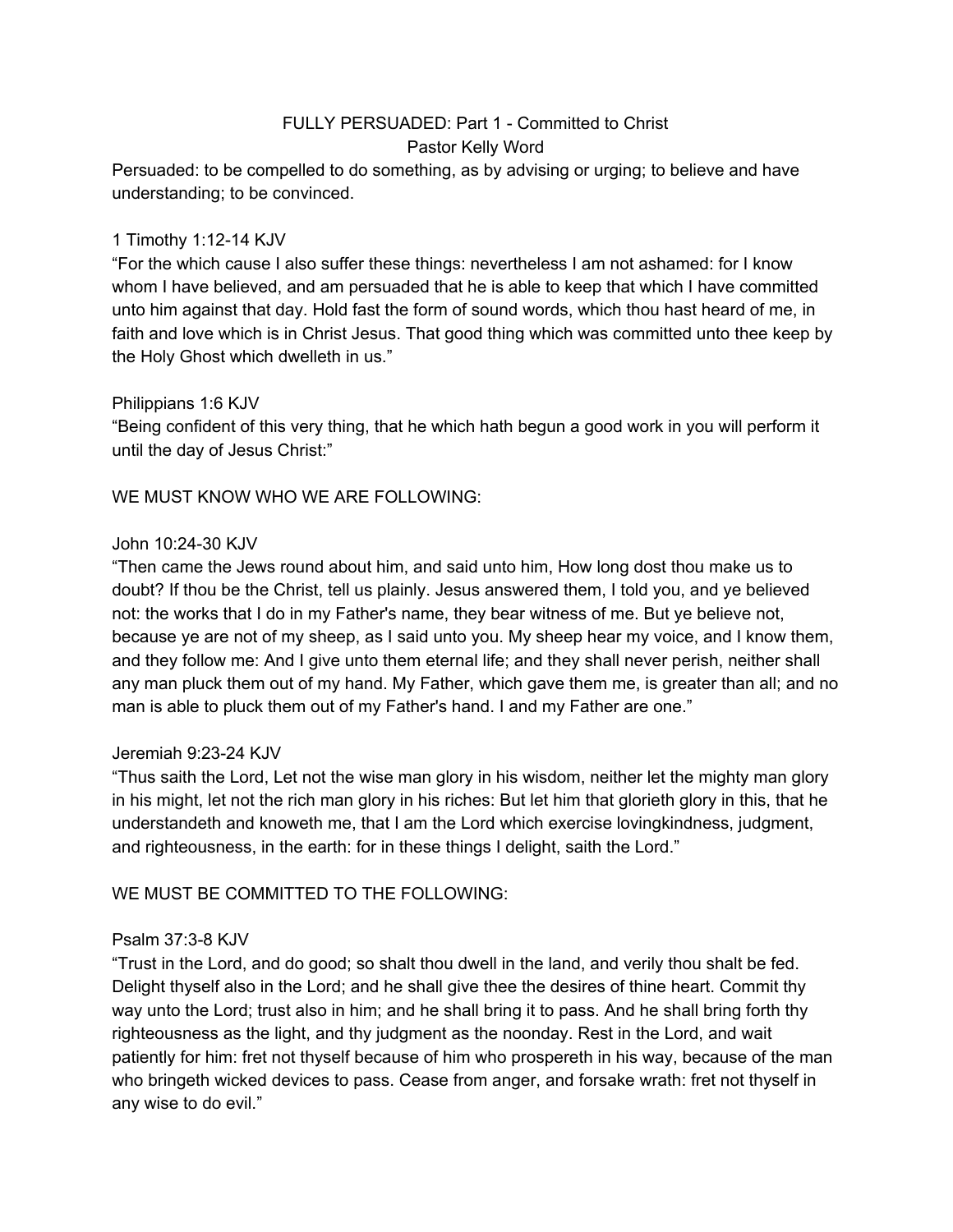### 2 Thessalonians 3:6 KJV

"Now we command you, brethren, in the name of our Lord Jesus Christ, that ye withdraw yourselves from every brother that walketh disorderly, and not after the tradition which he received of us."

#### Ruth Chapter 1:

"Now it came to pass in the days when the judges ruled, that there was a famine in the land. And a certain man of Beth–lehem–judah went to sojourn in the country of Moab, he, and his wife, and his two sons. And the name of the man was Elimelech, and the name of his wife Naomi, and the name of his two sons Mahlon and Chilion, Ephrathites of Beth–lehem–judah. And they came into the country of Moab, and continued there. And Elimelech Naomi's husband died; and she was left, and her two sons. And they took them wives of the women of Moab; the name of the one was Orpah, and the name of the other Ruth: and they dwelled there about ten years. And Mahlon and Chilion died also both of them; and the woman was left of her two sons and her husband. Then she arose with her daughters in law, that she might return from the country of Moab: for she had heard in the country of Moab how that the Lord had visited his people in giving them bread. Wherefore she went forth out of the place where she was, and her two daughters in law with her; and they went on the way to return unto the land of Judah. And Naomi said unto her two daughters in law, Go, return each to her mother's house: the Lord deal kindly with you, as ye have dealt with the dead, and with me. The Lord grant you that ye may find rest, each of you in the house of her husband. Then she kissed them; and they lifted up their voice, and wept. And they said unto her, Surely we will return with thee unto thy people. And Naomi said, Turn again, my daughters: why will ye go with me? are there yet any more sons in my womb, that they may be your husbands? Turn again, my daughters, go your way; for I am too old to have an husband. If I should say, I have hope, if I should have an husband also to night, and should also bear sons; Would ye tarry for them till they were grown? would ye stay for them from having husbands? nay, my daughters; for it grieveth me much for your sakes that the hand of the Lord is gone out against me. And they lifted up their voice, and wept again: and Orpah kissed her mother in law; but Ruth clave unto her. And she said, Behold, thy sister in law is gone back unto her people, and unto her gods: return thou after thy sister in law. And Ruth said, Entreat me not to leave thee, or to return from following after thee: for whither thou goest, I will go; and where thou lodgest, I will lodge: thy people shall be my people, and thy God my God: Where thou diest, will I die, and there will I be buried: the Lord do so to me, and more also, if ought but death part thee and me. When she saw that she was stedfastly minded to go with her, then she left speaking unto her. So they two went until they came to Beth–lehem. And it came to pass, when they were come to Beth–lehem, that all the city was moved about them, and they said, Is this Naomi? And she said unto them, Call me not Naomi, call me Mara: for the Almighty hath dealt very bitterly with me. I went out full, and the Lord hath brought me home again empty: why then call ye me Naomi, seeing the Lord hath testified against me, and the Almighty hath afflicted me? So Naomi returned, and Ruth the Moabitess, her daughter in law, with her, which returned out of the country of Moab: and they came to Beth–lehem in the beginning of barley harvest."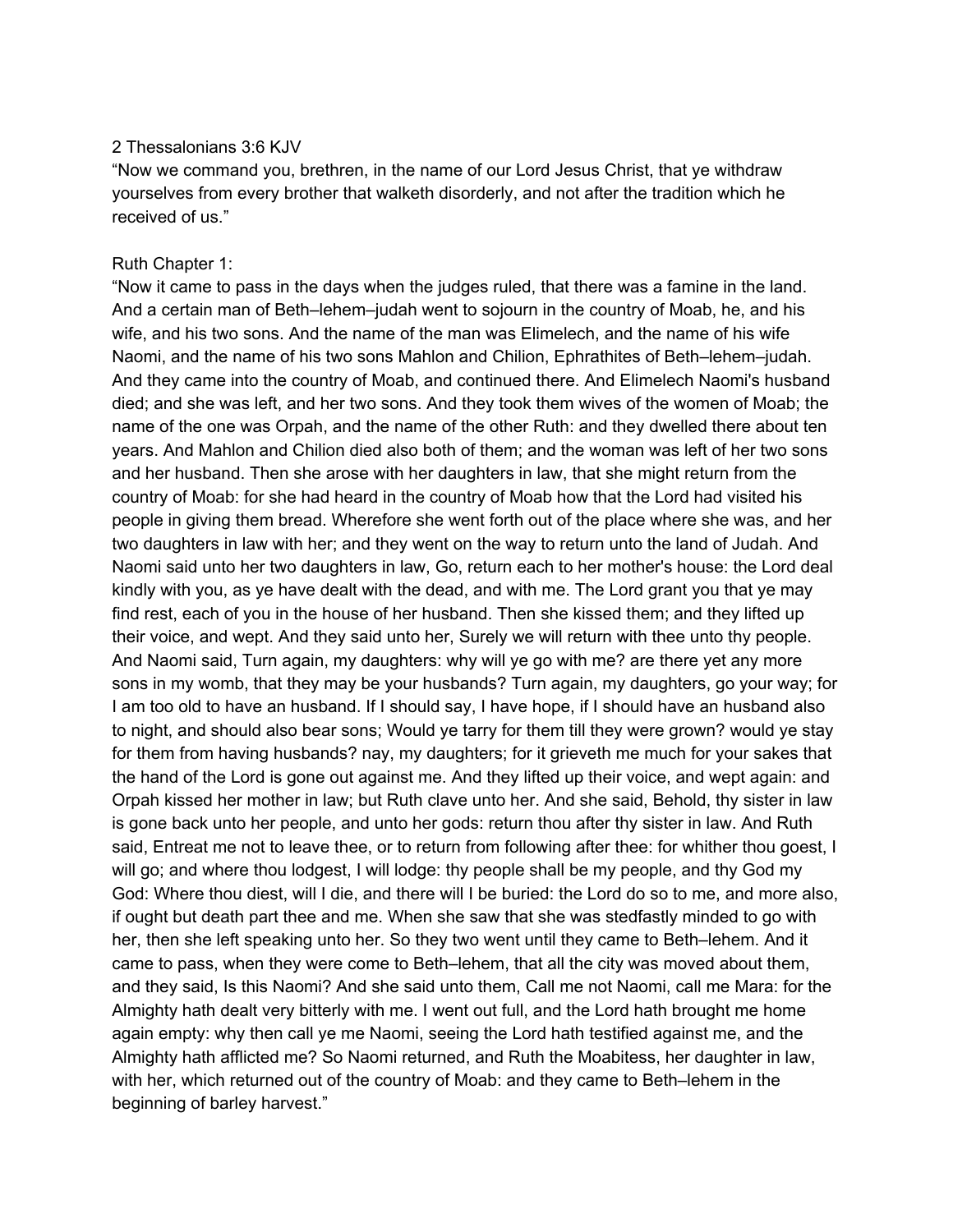# FULLY PERSUADED: Part 2 - In Our Giving Pastor Kelly Word

### 1 Timothy 1:1214 KJV

"For the which cause I also suffer these things: nevertheless I am not ashamed: for I know whom I have believed, and am persuaded that he is able to keep that which I have committed unto him against that day. Hold fast the form of sound words, which thou hast heard of me, in faith and love which is in Christ Jesus. That good thing which was committed unto thee keep by the Holy Ghost which dwelleth in us."

#### Philippians 1:6 KJV

"Being confident of this very thing, that he which hath begun a good work in you will perform it until the day of Jesus Christ:"

# **WHERE DO WE GET THE TITHE FROM?**

## Numbers 18:21-27

"And, behold, I have given the children of Levi all the tenth in Israel for an inheritance, for their service which they serve, even the service of the tabernacle of the congregation. Neither must the children of Israel henceforth come nigh the tabernacle of the congregation, lest they bear sin, and die. But the Levites shall do the service of the tabernacle of the congregation, and they shall bear their iniquity: it shall be a statute for ever throughout your generations, that among the children of Israel they have no inheritance. But the tithes of the children of Israel, which they offer as an heave offering unto the Lord, I have given to the Levites to inherit: therefore I have said unto them, Among the children of Israel they shall have no inheritance. And the Lord spake unto Moses, saying, Thus speak unto the Levites, and say unto them, When ye take of the children of Israel the tithes which I have given you from them for your inheritance, then ye shall offer up an heave offering of it for the Lord, even a tenth part of the tithe. And this your heave offering shall be reckoned unto you, as though it were the corn of the threshingfloor, and as the fulness of the winepress."

• This is what we think of when we think of tithing. We bring our 10% to the Church to be used for the needs of the ministry.

## Deuteronomy 14:22-29

"Thou shalt truly tithe all the increase of thy seed, that the field bringeth forth year by year. And thou shalt eat before the Lord thy God, in the place which he shall choose to place his name there, the tithe of thy corn, of thy wine, and of thine oil, and the firstlings of thy herds and of thy flocks; that thou mayest learn to fear the Lord thy God always. And if the way be too long for thee, so that thou art not able to carry it; or if the place be too far from thee, which the Lord thy God shall choose to set his name there, when the Lord thy God hath blessed thee: Then shalt thou turn it into money, and bind up the money in thine hand, and shalt go unto the place which the Lord thy God shall choose: And thou shalt bestow that money for whatsoever thy soul lusteth after, for oxen, or for sheep, or for wine, or for strong drink, or for whatsoever thy soul desireth: and thou shalt eat there before the Lord thy God, and thou shalt rejoice, thou, and thine household, And the Levite that is within thy gates; thou shalt not forsake him; for he hath no part nor inheritance with thee. At the end of three years thou shalt bring forth all the tithe of thine increase the same year, and shalt lay it up within thy gates: And the Levite, (because he hath no part nor inheritance with thee,) and the stranger, and the fatherless, and the widow, which are within thy gates, shall come, and shall eat and be satisfied; that the Lord thy God may bless thee in all the work of thine hand which thou doest."

● So, year after year, they brought the tithe. On the 3rd year, the took the tithe and distributed it to people in need.

## Acts 20:35

"I have shewed you all things, how that so labouring ye ought to support the weak, and to remember the words of the Lord Jesus, how he said, It is more blessed to give than to receive. 2 Corinthians 9:6-11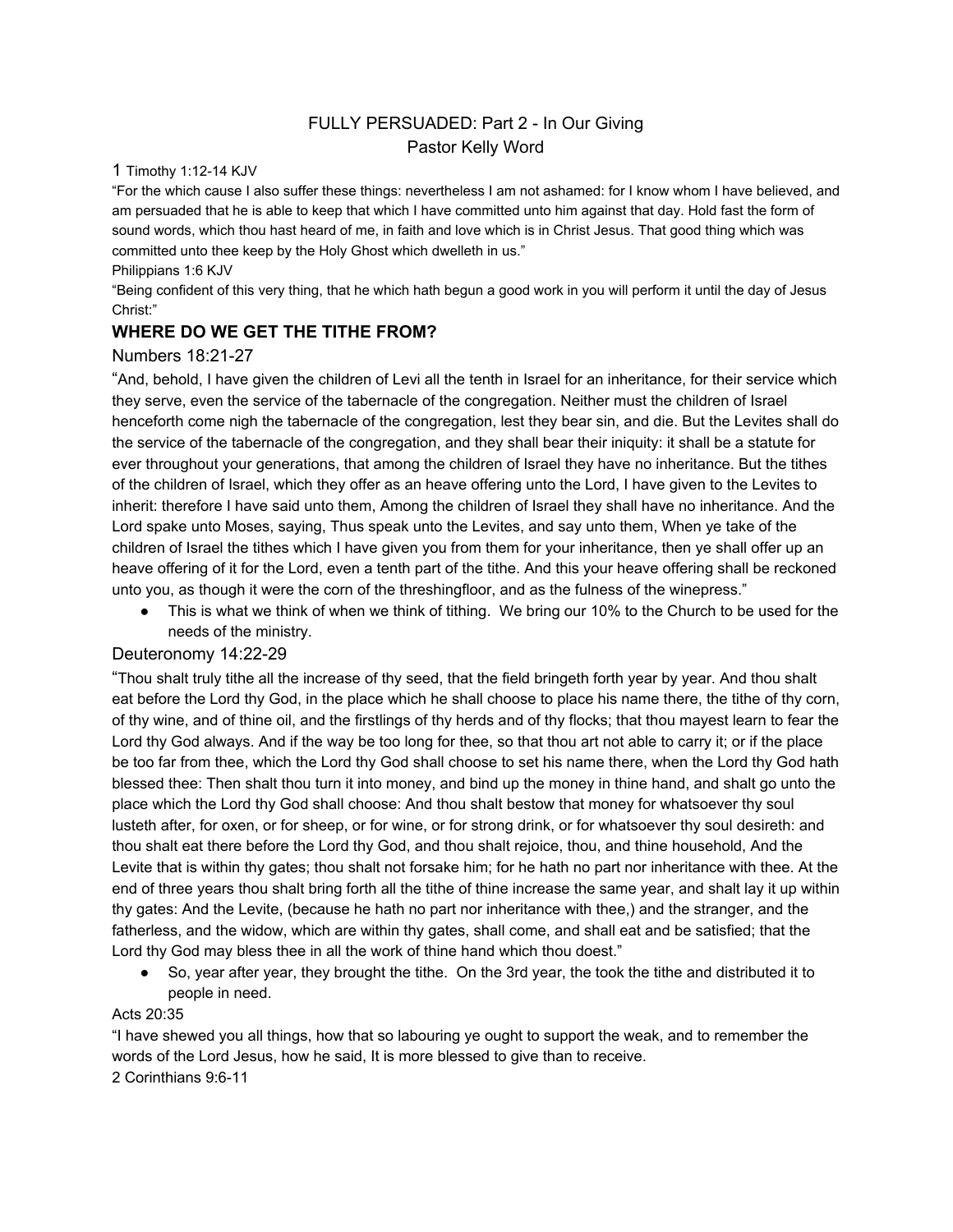"But this I say, He which soweth sparingly shall reap also sparingly; and he which soweth bountifully shall reap also bountifully. Every man according as he purposeth in his heart, so let him give; not grudgingly, or of necessity: for God loveth a cheerful giver. And God is able to make all grace abound toward you; that ye, always having all sufficiency in all things, may abound to every good work: (As it is written, He hath dispersed abroad; he hath given to the poor: his righteousness remaineth for ever. Now he that ministereth seed to the sower both minister bread for your food, and multiply your seed sown, and increase the fruits of your righteousness;) Being enriched in every thing to all bountifulness, which causeth through us thanksgiving to God.

#### Luke 6:38

"Give, and it shall be given unto you; good measure, pressed down, and shaken together, and running over, shall men give into your bosom. For with the same measure that ye mete withal it shall be measured to you again."

#### RUTH CHAPTER 2

"And Naomi had a kinsman of her husband's, a mighty man of wealth, of the family of Elimelech; and his name was Boaz. And Ruth the Moabitess said unto Naomi, Let me now go to the field, and glean ears of corn after him in whose sight I shall find grace. And she said unto her, Go, my daughter. And she went, and came, and gleaned in the field after the reapers: and her hap was to light on a part of the field belonging unto Boaz, who was of the kindred of Elimelech. And, behold, Boaz came from Beth–lehem, and said unto the reapers, The Lord be with you. And they answered him, The Lord bless thee. Then said Boaz unto his servant that was set over the reapers, Whose damsel is this? And the servant that was set over the reapers answered and said, It is the Moabitish damsel that came back with Naomi out of the country of Moab: And she said, I pray you, let me glean and gather after the reapers among the sheaves: so she came, and hath continued even from the morning until now, that she tarried a little in the house. Then said Boaz unto Ruth, Hearest thou not, my daughter? Go not to glean in another field, neither go from hence, but abide here fast by my maidens: Let thine eyes be on the field that they do reap, and go thou after them: have I not charged the young men that they shall not touch thee? and when thou art athirst, go unto the vessels, and drink of that which the young men have drawn. Then she fell on her face, and bowed herself to the ground, and said unto him, Why have I found grace in thine eyes, that thou shouldest take knowledge of me, seeing I am a stranger? And Boaz answered and said unto her, It hath fully been shewed me, all that thou hast done unto thy mother in law since the death of thine husband: and how thou hast left thy father and thy mother, and the land of thy nativity, and art come unto a people which thou knewest not heretofore. The Lord recompense thy work, and a full reward be given thee of the Lord God of Israel, under whose wings thou art come to trust. Then she said, Let me find favour in thy sight, my lord; for that thou hast comforted me, and for that thou hast spoken friendly unto thine handmaid, though I be not like unto one of thine handmaidens. And Boaz said unto her, At mealtime come thou hither, and eat of the bread, and dip thy morsel in the vinegar. And she sat beside the reapers: and he reached her parched corn, and she did eat, and was sufficed, and left. And when she was risen up to glean, Boaz commanded his young men, saying, Let her glean even among the sheaves, and reproach her not: And let fall also some of the handfuls of purpose for her, and leave them, that she may glean them, and rebuke her not. So she gleaned in the field until even, and beat out that she had gleaned: and it was about an ephah of barley. And she took it up, and went into the city: and her mother in law saw what she had gleaned: and she brought forth, and gave to her that she had reserved after she was sufficed. And her mother in law said unto her, Where hast thou gleaned to day? and where wroughtest thou? blessed be he that did take knowledge of thee. And she shewed her mother in law with whom she had wrought, and said, The man's name with whom I wrought to day is Boaz. And Naomi said unto her daughter in law, Blessed be he of the Lord, who hath not left off his kindness to the living and to the dead. And Naomi said unto her, The man is near of kin unto us, one of our next kinsmen. And Ruth the Moabitess said, He said unto me also, Thou shalt keep fast by my young men, until they have ended all my harvest. And Naomi said unto Ruth her daughter in law, It is good, my daughter, that thou go out with his maidens, that they meet thee not in any other field. So she kept fast by the maidens of Boaz to glean unto the end of barley harvest and of wheat harvest; and dwelt with her mother in law."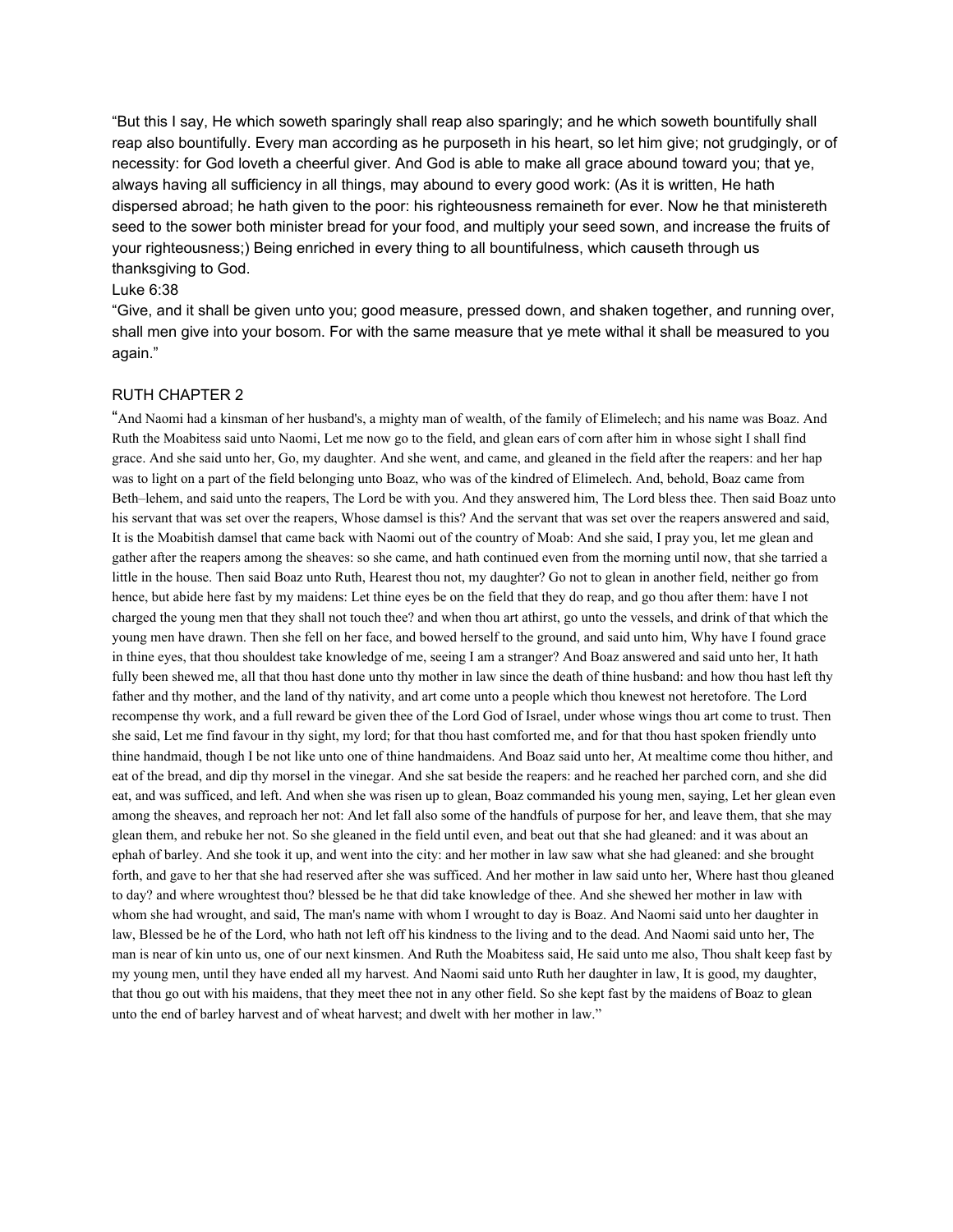# FULLY PERSUADED: In our Knowing & Growing Pastor Kelly Word

1 Timothy 1:12-14 KJV

"For the which cause I also suffer these things: nevertheless I am not ashamed: for I know whom I have believed, and am persuaded that he is able to keep that which I have committed unto him against that day. Hold fast the form of sound words, which thou hast heard of me, in faith and love which is in Christ Jesus. That good thing which was committed unto thee keep by the Holy Ghost which dwelleth in us."

Philippians 1:6 KJV

"Being confident of this very thing, that he which hath begun a good work in you will perform it until the day of Jesus Christ:"

2 Peter 3:18

"But grow in grace (undeserved favor, spiritual strength) and recognition and knowledge and understanding of our Lord and Savior Jesus Christ (the Messiah). To Him [be] glory (honor, majesty, and splendor) both now and to the day of eternity. Amen (so be it)!"

Matthew 5:6

"Blessed and fortunate and happy and spiritually prosperous (in that state in which the born-again child of God enjoys His favor and salvation) are those who hunger and thirst for righteousness (uprightness and right standing with God), for they shall be completely satisfied! [Isa. 55:1, 2.]"

# **Ruth Chapter 3**

"THEN NAOMI her mother-in-law said to Ruth, My daughter, shall I not seek rest or a home for you, that you may prosper? And now is not Boaz, with whose maidens you were, our relative? See, he is winnowing barley tonight at the threshing floor. Wash and anoint yourself therefore, and put on your best clothes and go down to the threshing floor, but do not make yourself known to the man until he has finished eating and drinking. But when he lies down, notice the place where he lies; then go and uncover his feet and lie down. And he will tell you what to do. And Ruth said to her, All that you say to me I will do. So she went down to the threshing floor and did just as her mother-in-law had told her. And when Boaz had eaten and drunk and his heart was merry, he went to lie down at the end of the heap of grain. Then [Ruth] came softly and uncovered his feet and lay down. At midnight the man was startled, and he turned over, and behold, a woman lay at his feet! And he said, Who are you? And she answered, I am Ruth your maidservant. Spread your wing [of protection] (your skirt) over your maidservant, for you are a next of kin. And he said, Blessed be you of the Lord, my daughter. For you have made this last loving-kindness greater than the former, for you have not gone after young men, whether poor or rich. And now, my daughter, fear not. I will do for you all you require, for all my people in the city know that you are a woman of strength (worth, bravery, capability). It is true that I am your near kinsman; however, there is a kinsman nearer than I. Remain tonight, and in the morning if he will perform for you the part of a kinsman, good; let him do it. But if he will not do the part of a kinsman for you, then, as the Lord lives, I will do the part of a kinsman for you. Lie down until the morning. And she lay at his feet until the morning, but arose before one could recognize another; for he said, Let it not be known that the woman came to the threshing floor. Also he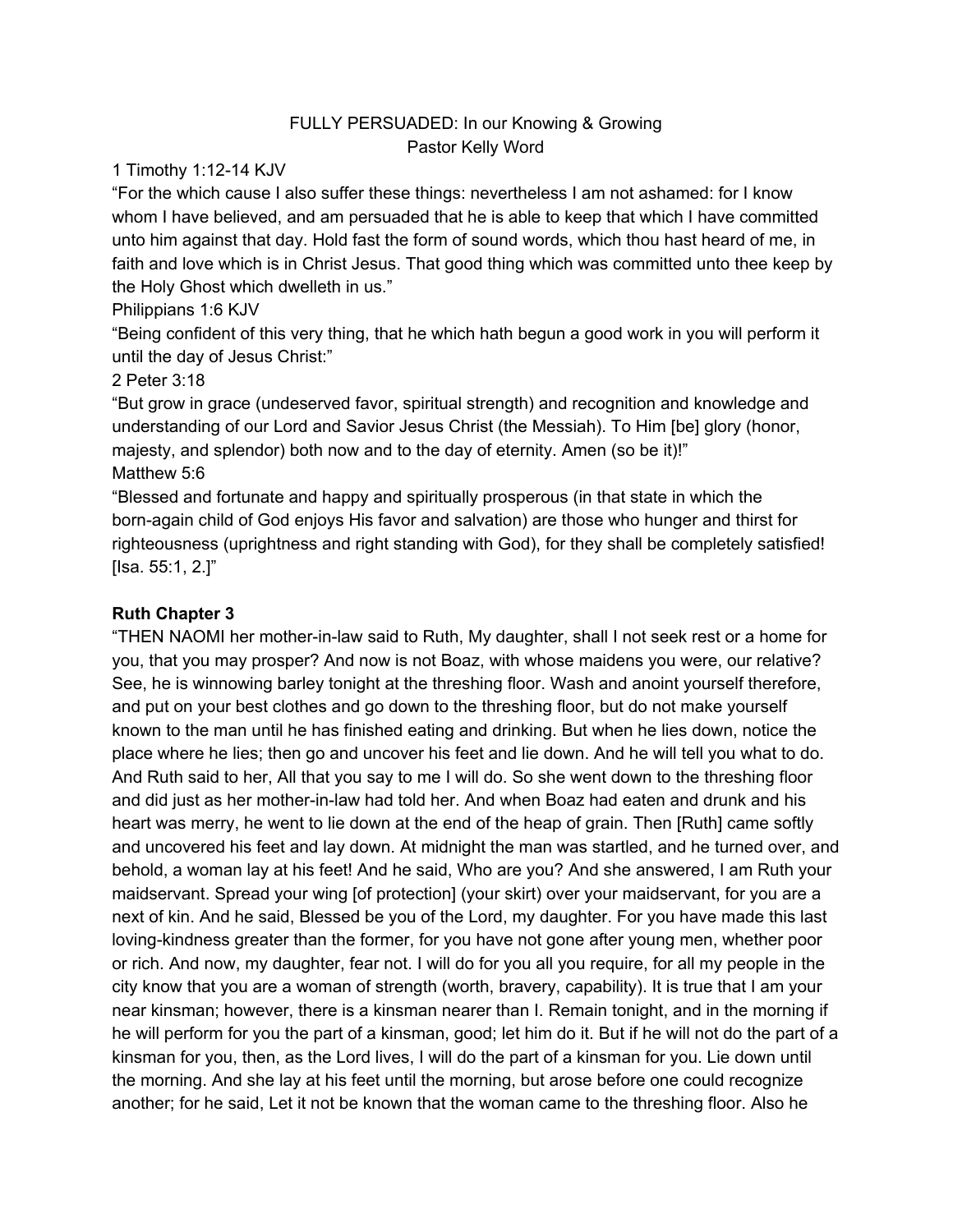said, Bring the mantle you are wearing and hold it. So [Ruth] held it, and he measured out six measures of barley and laid it on her. And she went into the town. And when she came home, her mother-in-law said, How have you fared, my daughter? And Ruth told her all that the man had done for her. And she said, He gave me these six measures of barley, for he said to me, Do not go empty-handed to your mother-in-law. Then said she, Sit still, my daughter, until you learn how the matter turns out; for the man will not rest until he finishes the matter today."

## Ezekiel 16:1-2, 4-6, 8-15, 23-25 AMP

"AGAIN THE word of the Lord came to me, saying, Son of man, cause Jerusalem to know, understand, and realize her [idolatrous] abominations [that they] are disgusting, detestable, and shamefully vile.

And as for your birth, on the day you were born your navel cord was not cut, nor were you washed with water to cleanse you, nor rubbed with salt or swaddled with bands at all. No eye pitied you to do any of these things for you, to have compassion on you; but you were cast out in the open field, for your person was abhorrent and loathsome on the day that you were born. And when I passed by you and saw you rolling about in your blood, I said to you in your blood, Live! Yes, I said to you still in your natal blood, Live!

Now I passed by you again and looked upon you; behold, you were maturing and at the time for love, and I spread My skirt over you and covered your nakedness. Yes, I plighted My troth to you and entered into a covenant with you, says the Lord, and you became Mine. Then I washed you with water; yes, I thoroughly washed away your [clinging] blood from you and I anointed you with oil. I clothed you also with embroidered cloth and shod you with [fine seal] leather; and I girded you about with fine linen and covered you with silk. I decked you also with ornaments and I put bracelets on your wrists and a chain on your neck. And I put a ring on your nostril and earrings in your ears and a beautiful crown upon your head! Thus you were decked with gold and silver, and your raiment was of fine linen and silk and embroidered cloth; you ate fine flour and honey and oil. And you were exceedingly beautiful and you prospered into royal estate. And your renown went forth among the nations for your beauty, for it was perfect through My majesty and splendor which I had put upon you, says the Lord God. But you trusted in and relied on your own beauty and were unfaithful to God and played the harlot [in idolatry] because of your renown, and you poured out your fornications upon anyone who passed by [as you worshiped the idols of every nation which prevailed over you] and your beauty was his.

And after all your wickedness–Woe, woe to you! says the Lord God– You have built also for yourself a vaulted chamber (brothel) and have made a high place [of idol worship] in every street. At every crossway you built your high place [for idol worship] and have made your beauty an abomination [abhorrent, loathsome, extremely disgusting, and detestable]; and you have made your body available to every passerby and multiplied your [idolatry and spiritual] harlotry."

## **The skirt has been spread. We have a kinsmen redeemer. How will we respond?**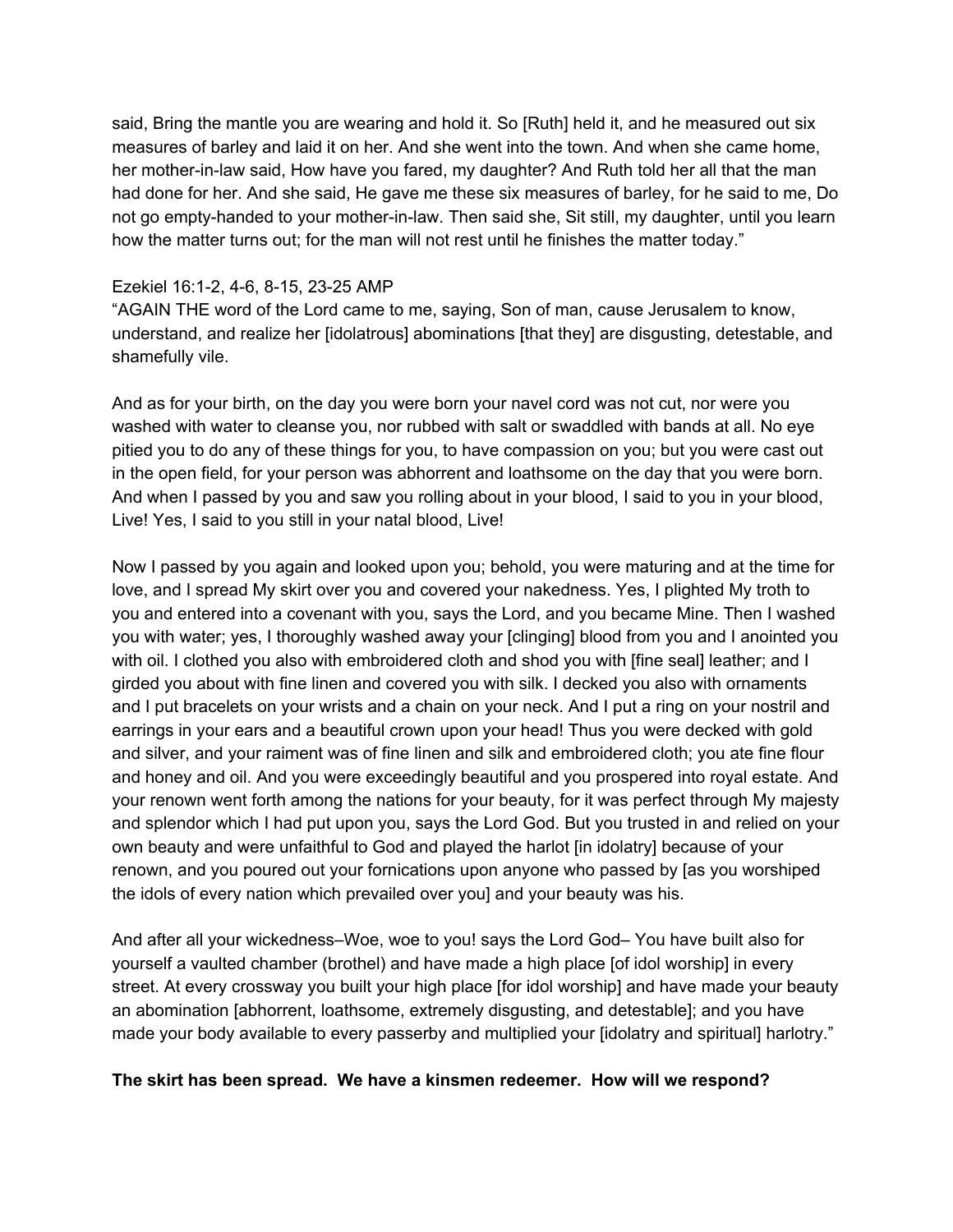# FULLY PERSUADED: Part 4 - In Our Living **Live to Make God Look Good!**

Pastor Kelly Word

### 1 Timothy 1:12-14 KJV

"For the which cause I also suffer these things: nevertheless I am not ashamed: for I know whom I have believed, and am persuaded that he is able to keep that which I have committed unto him against that day. Hold fast the form of sound words, which thou hast heard of me, in faith and love which is in Christ Jesus. That good thing which was committed unto thee keep by the Holy Ghost which dwelleth in us."

## Philippians 1:6 KJV

"Being confident of this very thing, that he which hath begun a good work in you will perform it until the day of Jesus Christ:"

# RUTH Chapter 4 AMP

"THEN BOAZ went up to the city's gate and sat down there, and behold, the kinsman of whom Boaz had spoken came by. He said to him, Ho! Turn aside and sit down here. So he turned aside and sat down. And Boaz took ten men of the elders of the city and said, Sit down here. And they sat down. And he said to the kinsman, Naomi, who has returned from the country of Moab, has sold the parcel of land which belonged to our brother Elimelech. And I thought to let you hear of it, saying, Buy it in the presence of those sitting here and before the elders of my people. If you will redeem it, redeem it; but if you will not redeem it, then say so, that I may know; for there is no one besides you to redeem it, and I am [next of kin] after you. And he said, I will redeem it. Then Boaz said, The day you buy the field of Naomi, you must buy also Ruth the Moabitess, the widow of the dead man, to restore the name of the dead to his inheritance. And the kinsman said, I cannot redeem it for myself, lest [by marrying a Moabitess] I endanger my own inheritance. Take my right of redemption yourself, for I cannot redeem it. [Deut. 23:3, 4.] Now formerly in Israel this was the custom concerning redeeming and exchanging. To confirm a transaction, a man pulled off his sandal and gave it to the other. This was the way of attesting in Israel. Therefore, when the kinsman said to Boaz, Buy it for yourself, he pulled off his sandal. And Boaz said to the elders and to all the people, You are witnesses this day that I have bought all that was Elimelech's and all that was Chilion's and Mahlon's from the hand of Naomi. Also Ruth the Moabitess, the widow of Mahlon, I have bought to be my wife to restore the name of the dead to his inheritance, that the name of the dead may not be cut off from among his brethren and from the gate of his birthplace. You are witnesses this day. And all the people at the gate and the elders said, We are witnesses. May the Lord make the woman who is coming into your house like Rachel and Leah, the two who built the household of Israel. May you do worthily and get wealth (power) in Ephratah and be famous in Bethlehem. And let your house be like the house of Perez, whom Tamar bore to Judah, because of the offspring which the Lord will give you by this young woman. So Boaz took Ruth and she became his wife. And he went in to her, and the Lord caused her to conceive, and she bore a son. And the women said to Naomi, Blessed be the Lord, Who has not left you this day without a close kinsman, and may his name be famous in Israel. And may he be to you a restorer of life and a nourisher and supporter in your old age, for your daughter-in-law who loves you, who is better to you than